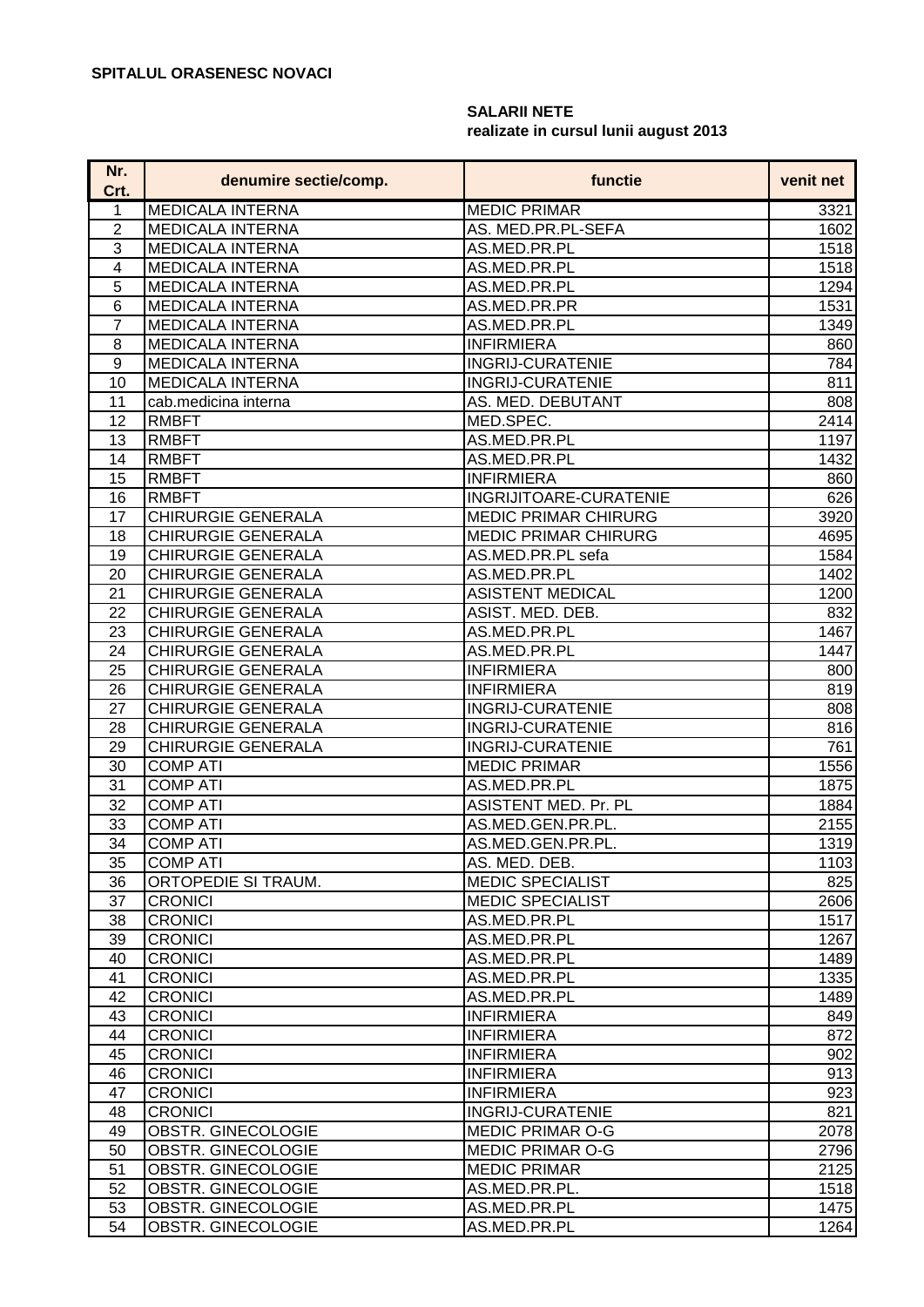| Nr.<br>Crt. | denumire sectie/comp.                          | functie                                            | venit net  |
|-------------|------------------------------------------------|----------------------------------------------------|------------|
| 55          | OBSTR. GINECOLOGIE                             | <b>ASISTENT MEDICAL</b>                            | 1207       |
| 56          | OBSTR. GINECOLOGIE                             | <b>ASISTENTA MEDICALA</b>                          | 1008       |
| 57          | CAB.GINECOLOGIE                                | ASIST.MED.PL                                       | 882        |
| 58          | OBSTR. GINECOLOGIE                             | <b>INFIRMIERA DEB.</b>                             | 769        |
| 59          | <b>OBSTR. GINECOLOGIE</b>                      | <b>INGRIJ-CURATENIE</b>                            | 834        |
| 60          | OBSTR. GINECOLOGIE                             | <b>INGRIJ-CURATENIE</b>                            | 785        |
| 61          | <b>NEONATOLOGIE</b>                            | AS.MED.PR.PL.                                      | 1460       |
| 62          | PEDIATRIE                                      | DIRECTOR MED                                       | 4069       |
| 63          | <b>PEDIATRIE</b>                               | <b>MEDIC PRIMAR</b>                                | 3241       |
| 64          | <b>PEDIATRIE</b>                               | AS.MED.PR.PL.sefa sectie                           | 1628       |
| 65          | <b>PEDIATRIE</b>                               | AS.MED.PR.PL                                       | 1518       |
| 66          | <b>PEDIATRIE</b>                               | AS.MED.PR.PL                                       | 1287       |
| 67          | PEDIATRIE                                      | <b>ASISTENT MEDICAL</b>                            | 1257       |
| 68          | PEDIATRIE                                      | AS.MED.PR.PL                                       | 1398       |
| 69          | CAB. PEDIATRIE                                 | <b>ASISTENT MEDICAL</b>                            | 1021       |
| 70          | <b>PEDIATRIE</b>                               | <b>INGRIJ-CURATENIE</b>                            | 834        |
| 71          | <b>PEDIATRIE</b>                               | <b>INFIRMIERA</b>                                  | 783        |
| 72          | PEDIATRIE                                      | <b>INFIRMIERA</b>                                  | 888        |
| 73          | <b>PEDIATRIE</b>                               | <b>INGRIJ-CURATENIE</b>                            | 814        |
| 74          | LAB. ANALIZE MED                               | <b>MEDIC SPEC</b>                                  | 1704       |
| 75          | LAB. ANALIZE MED                               | CHIMIST.PR                                         | 1909       |
| 76          | LAB. ANALIZE MED                               | AS.MED.PR.PL                                       | 1307       |
| 77          | LAB. ANALIZE MED                               | AS.MED.PR.PL                                       | 1292       |
| 78          | LAB. ANALIZE MED                               | AS.MED.PR.PL                                       | 1308       |
| 79          | <b>RADIOLOGIE</b>                              | <b>MEDIC PRIMAR RADIOLOGIE</b>                     | 1078       |
| 80          | <b>RADIOLOGIE</b>                              | AS.MED.PR.PL                                       | 1227       |
| 81          | <b>RADIOLOGIE</b>                              | AS.MED.PR.PL                                       | 1218       |
| 82          | <b>CPU</b>                                     | medic specialist                                   | 4070       |
| 83          | <b>CPU</b>                                     | AS.MED.PR.PL                                       | 1448       |
| 84          | <b>CPU</b>                                     | AS.MED.PR.PL                                       | 1737       |
| 85          | <b>CPU</b>                                     | AS.MED.PR.PL.                                      | 1687       |
| 86          | <b>CPU</b>                                     | AS.MED.PR.PL                                       | 1700       |
| 87          | CPU                                            | AS.MED.PR.PL                                       | 1695       |
| 88          | CPU                                            | <b>ASISTENT MEDICAL</b>                            | 1085       |
| 89          | ∣CPU                                           | <b>ASISTENT MEDICAL</b>                            | 1064       |
| 90          | <b>CPU</b>                                     | REG. MEDICAL DEB.                                  | 878        |
| 91          | <b>STATISTICA</b>                              | STATISTICIAN.MED.PR                                |            |
| 92          | <b>STERILIZARE</b>                             | AS.MED.PR.PL                                       | 1321       |
| 93          | <b>STERILIZARE</b>                             | AS.MED.PR.PL                                       | 1462       |
| 94          | <b>STERILIZARE</b>                             | AS.MED.PR.PL                                       | 1399       |
| 95          | <b>BLOC ALIMENTAR</b>                          | AS.MED.PR.PL                                       | 1094       |
| 96<br>97    | <b>BLOC ALIMENTAR</b><br><b>BLOC ALIMENTAR</b> | AS.MED.PR.PL                                       | 1145       |
| 98          | <b>BLOC ALIMENTAR</b>                          | <b>BUCATAR munc.III</b><br><b>BUCATAR munc.III</b> | 995<br>995 |
| 99          | <b>BLOC ALIMENTAR</b>                          | <b>BUCATAR munc.III</b>                            | 995        |
| 100         | <b>BLOC ALIMENTAR</b>                          | <b>BUCATAR munc.III</b>                            | 855        |
| 101         | <b>SPALATORIE</b>                              | SPALATOREASA-GEST                                  | 740        |
| 102         | <b>SPALATORIE</b>                              | SPALATOREASA                                       | 696        |
| 103         | <b>MUNCITORI</b>                               | <b>LENJEREASA</b>                                  | 882        |
| 104         | <b>CONTABILITATE</b>                           | <b>MANAGER</b>                                     | 4886       |
| 105         | <b>CONTABILITATE</b>                           | DIR.FINANC.CONTAB                                  | 2375       |
| 106         | <b>CONTABILITATE</b>                           | <b>ECONOMIST IA</b>                                | 1827       |
| 107         | <b>RESURSE UMANE</b>                           | <b>ECONOMIST II</b>                                | 1230       |
| 108         | <b>RESURSE UMANE</b>                           | <b>ECONOMIST I</b>                                 | 1273       |
| 109         | MANAGMENTUL CALIT.                             | ECONOMIST DEB.                                     | 796        |
| 110         | APROVIZIONARE                                  | <b>ECONOMIST II</b>                                | 1657       |
| 111         | APROVIZIONARE                                  | MAGAZ.I CASIER                                     | 906        |
| 112         | <b>MUNCITORI</b>                               | <b>MUNCITOR II</b>                                 | 929        |
| 113         | <b>MUNCITORI</b>                               | <b>MUNCITOR III</b>                                | 859        |
| 114         | <b>MUNCITORI</b>                               | <b>MUNCITOR IV</b>                                 | 755        |